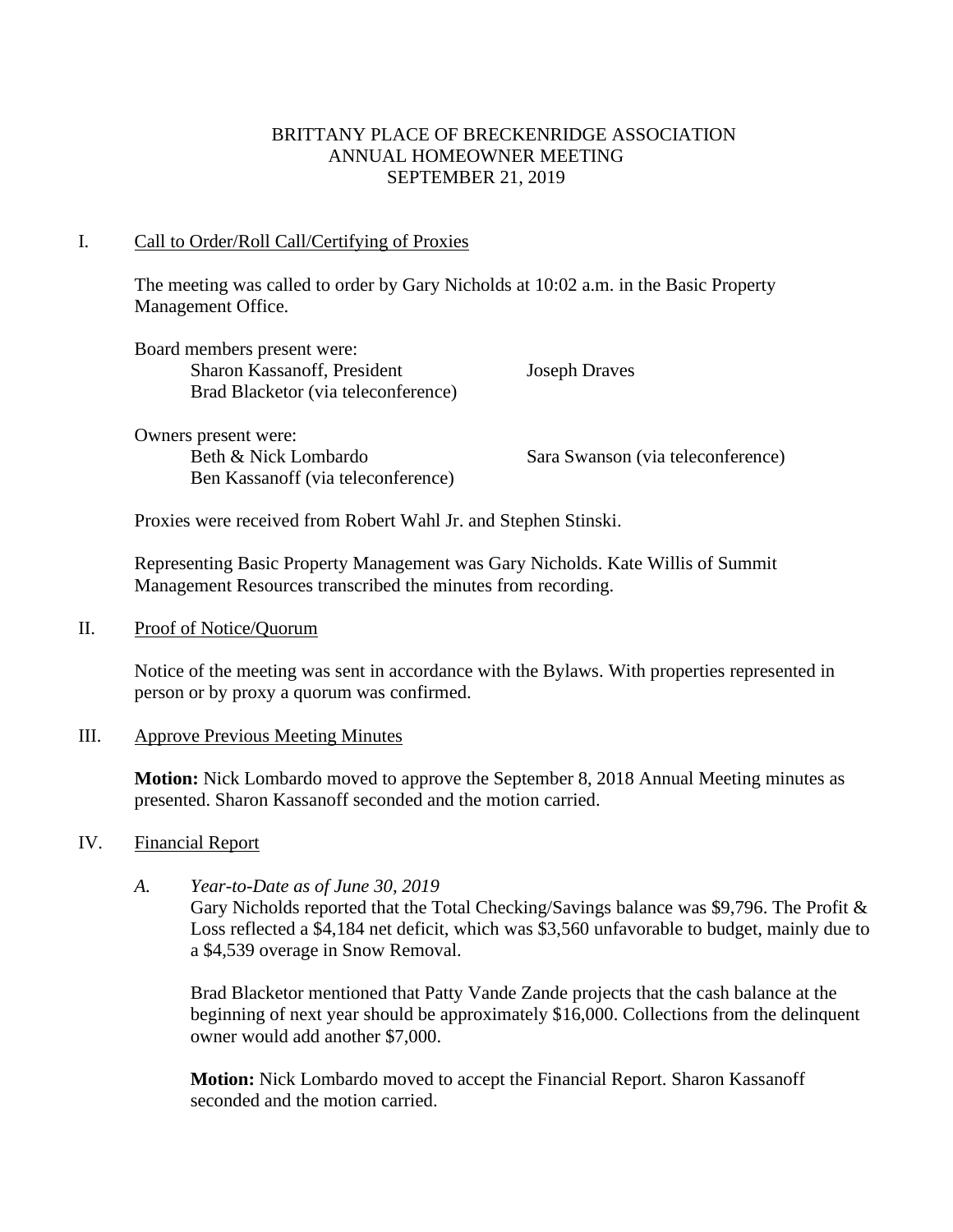## *B. 2020 Fiscal Year Proposed Budget*

Gary Nicholds reviewed the proposed fiscal year 2020 Budget. The Association is projected to finish the current year with a \$155 net loss. This could change depending on snowfall. There will be a 5% increase in dues. Gary Nicholds has requested a 5% increase to the Management Fee, subject to negotiation.

**Action Item:** Gary Nicholds will forward a copy of the management contract to the Board for review.

There was discussion about the expense for the concrete work. Gary Nicholds said it was not included in the Operating budget. This type of expense is usually paid from Reserves, funded through a Special Assessment or a combination of the two. Nick Lombardo suggested a larger dues increase to fund Reserves but after further discussion this was deemed unnecessary.

Joe Draves was concerned that the dumpster door might hit a car. Gary Nicholds said this could be solved with a spring-loaded chain.

Sharon Kassanoff expressed a desire for the Association to spend money on improving the appearance of the property. She noted that there is not enough space for the parking expansion project.

**Action Item:** Patti Vande Zande will be asked to add Reserves as a line item in the budget.

**Motion:** Sharon Kassanoff moved to accept the 2020 Budget as presented. Beth Lombardo seconded and the motion carried.

## V. New Business

## *A. Radon Detection*

Sharon Kassanoff reported that radon is known to be an issue in the area. Her home was tested and had a reading of 4.7. She is having mitigation done. She said owners can hire a contractor to test at a cost of \$30 or owners can get a free testing kit from the Frisco Environmental Affairs Office. The cost for mitigation by a certified contractor ranges from \$1,700 - \$5,000.

## *B. Rules and Regulations*

Sharon Kassanoff said the Association does not have Rules and Regulations, which makes enforcement impossible. Gary Nicholds and Sharon Kassanoff compiled applicable rules from other Associations into a first draft and requested Board feedback. Nick Lombardo recommended including the entire membership in the process by scheduling a conference call before adoption.

Action Item: The Board will send in their feedback via email by October 31<sup>st</sup>.

*C. Fence Work*

Sharon Kassanoff mentioned that a section of fence in front of Ernie Blake's and Bob Wahl's houses is in poor condition and the landscaping has died. There is a need to add a fence and gates to discourage use of the thoroughfare from the alley for safety and snow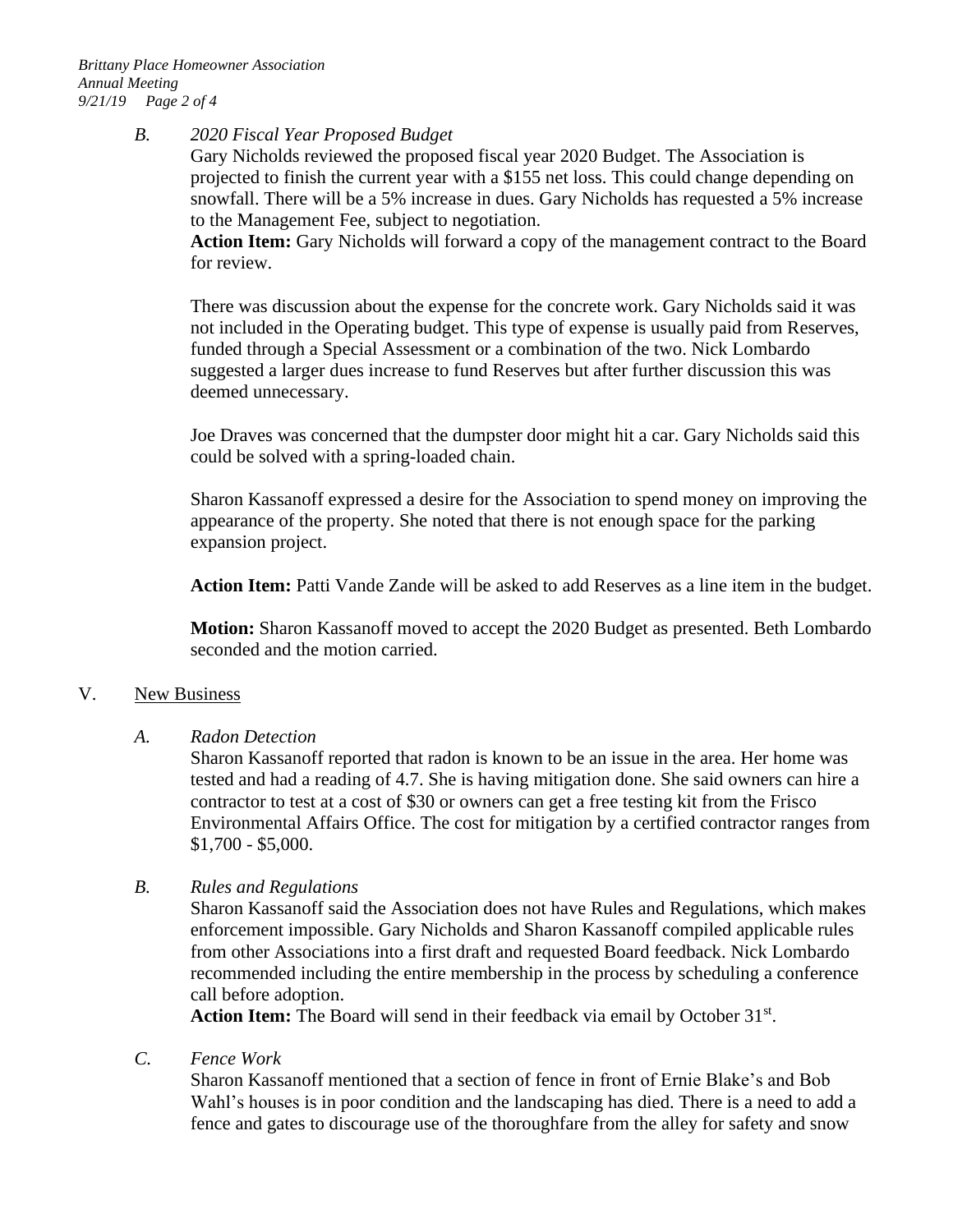removal. There was general discussion about where to put the fence, possibly refinishing the existing fences and matching new fences with the old ones.

**Action Item:** Brad Blacketor will look up the name of the fencing company he used.

General discussion followed regarding responsibility for the fence. Sharon Kassanoff commented that according to the Town and the most recent map, each owner's property ends at the foundation of the home. Nick Lombardo said he did not accept that he does not own his front yard and he will seek legal advice for clarification. Sharon Kassanoff stated that it was not the Board's intention to take away anyone's property, but it is something that needs to be known for logistical reasons like this one. Gary Nicholds suggested replatting the property.

**Action Item:** Nick Lombardo will research the property lines and ownership with an attorney.

*D. Concrete Repair*

Sharon Kassanoff reported that a section of sidewalk has collapsed by Kendra Stinski's house and water and snow runoff is pushing into the window well. Sidewalks are an Association responsibility. Gary Nicholds reviewed a bid to make repairs that included removal and replacement of the piece of sidewalk, the addition of pillars to prevent further sinking, repair of the retaining wall and putting plywood over the area during for the winter to cover the gap. There will also be repairs made to several uneven spots of sidewalk around the property. This project will cost about \$8,000. Sara Swanson reported an additional area near her home where the sidewalk needs to be repaired. **Action Item:** Sara Swanson will send the Board a picture of the sidewalk.

## *E. Nine Responsible Governance Policies*

Gary Nicholds presented the policies dictated by CCIOA with an explanation of the specific need for a Collection Policy. The only policy currently in place is the Collection Policy because of a fines issue with one owner, but the others are drafts for review. Nick Lombardo requested that in the future, the Board should inform the ownership when such things are enacted. Gary Nicholds explained that these policies are separate from the Declarations so they can be more easily revised.

Action Item: The owners will send feedback on these policies by October 31<sup>st</sup>.

# VI. Management Report

*A. Signage*

Gary Nicholds is in the process of creating signs to post in the alleyway to warn of the high alpine environment and slipping hazard. He will make them easily removable in case the fences are put in. He will provide a draft to the Board for comment before installation. Nick Lombardo thanked management for replacing the damaged "No Parking" sign.

# *B. Owner Comments*

1. Snow Removal - Sharon Kassanoff requested the phone number of the snow removal company since there are still some issues with plowing the correct areas.